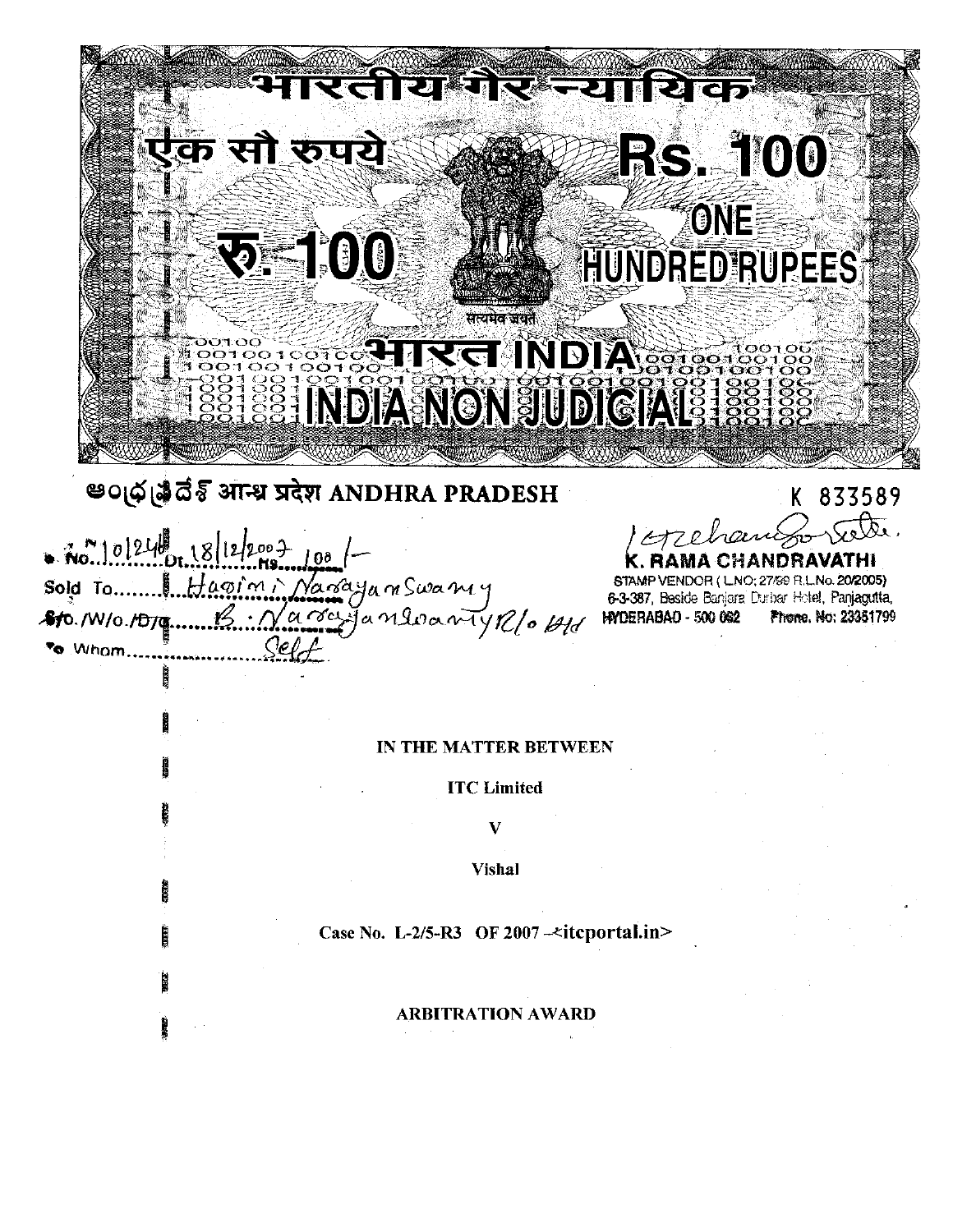#### **THE PARTIES**

The Complainant in these proceedings is ITC Limited, an Indian company with its principal place of business in Virginia House, 37, J.L.Nehru Road, Kolkata-700 071, India.

The Respondent in these proceedings is Mr. Vishal, #6-3-853/1 15, Ground Floor. Meridian Plaza, Ameerpet, Hyderabad 500016, India.

## **THE DOMAIN NAME**

The disputed Domain Name is <itcportal.in>. The registrar of the domain name is NET 4 INDIA LIMITED. It was registered on February 25, 2005.

## **LAW, POLICY AND RULES APPLICABLE**

This Arbitration Proceeding is conducted in accordance with the Arbitration and Conciliation Act of 1996, the .IN Domain Name Dispute Resolution Policy (the "INDRP Policy"), and the 1NDRP Rules of Procedure (the "Rules").

## **PROCEEDURAL HISTORY**

The Complaint was filed with the .IN Registry in September 2007. The sole arbitrator appointed in the case is Mrs. Harini Narayanswamy. The Arbitrator has submitted the Statement of Acceptance and Declaration of Impartiality and Independence, in compliance with the Rules.

A notification of commencement of Arbitration proceedings was sent to the Respondent under Paragraph 5 (c ) of the INDRP Rules of Procedure on November 7, 2007. The Arbitration Proceedings accordingly commenced from this date. The Respondent was given fifteen days time to file a Response. The Respondent did not file a response.

The Arbitrator proceeds under paragraph 11 of the Rules, to determine the merits of the case, based on the submissions made by the Complainant and the documents on record.

## **FACTUAL BACKGROUND**

#### **PARTIES CONTENTIONS**

**Complainant** 

#### **Complainants Background and History**

The Complainant is a leading multi-business company and carries on business under its well known trademark ITC. It states that it is one of India's foremost private sector companies

Ham Nuaguary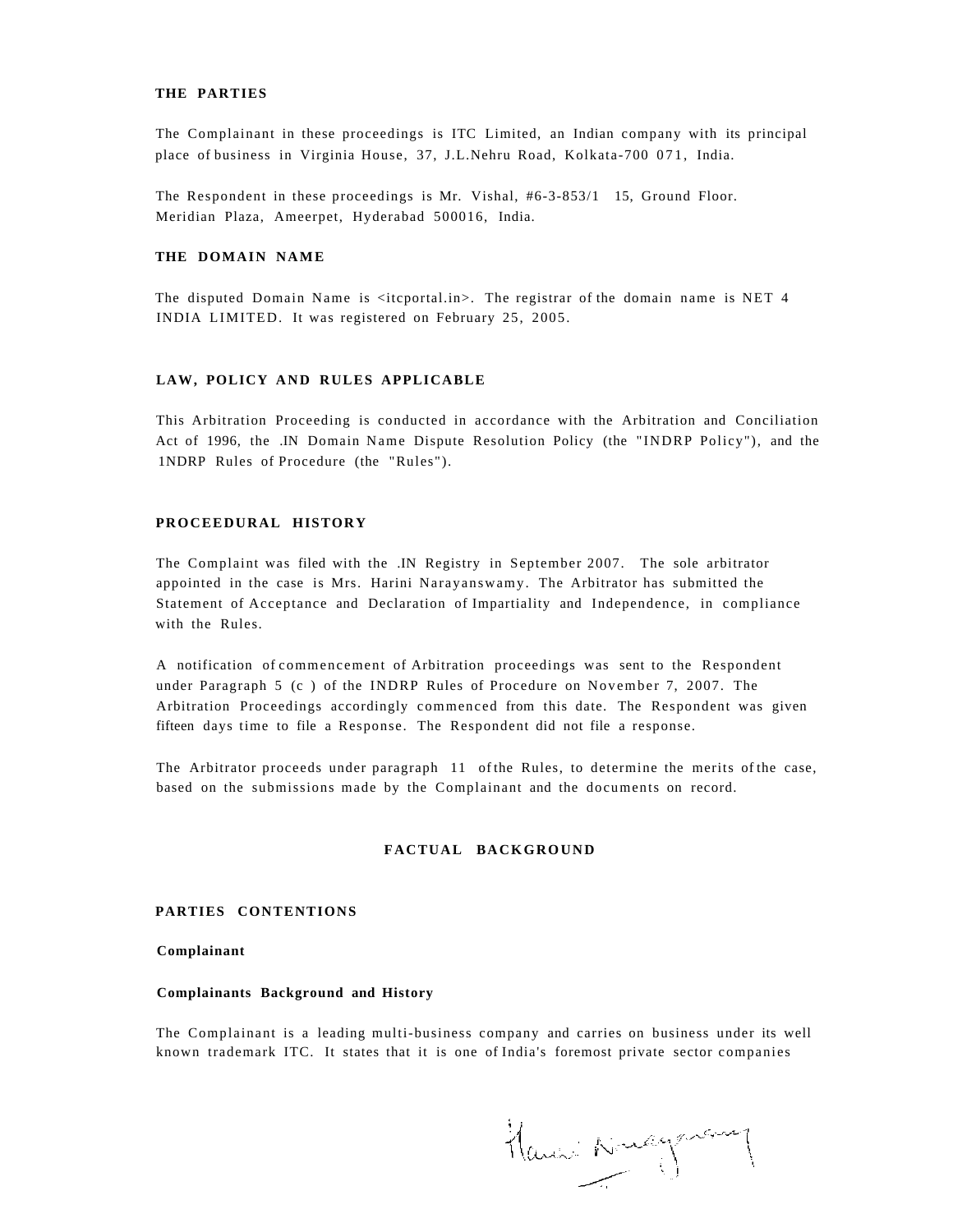with a market capitalization of nearly US \$ 15 billion and a turnover of LS \$ 4.75 billion. It has provided a plethora of data regarding its popularity ratings. It is rated as one of the "Worlds Best Big Companies", Asia's "Fab 50", and one of the World's most reputable companies by Forbes magazine, among India's most respected companies by Business World and among India's top "Most Valuable Companies " as per Business Today. It also ranks as India's top ten most valuable (company) brands', in a study conducted by Brand Finance and published by the Economic Times, a leading daily newspaper. It has won the "World Business Award", a recognition awarded jointly by the UNDP, International Chamber of Commerce (ICC) and the HRH Prince of Wales International Business Leaders Forum (IBLF) to companies that have made significant efforts to create sustainable livelihood opportunities and enduring wealth in developing countries.

The Complainant has provided the history of its name since the year 1910, when it was incorporated under the name of Imperial Tobacco Company of India Limited. It states its ownership was progressively Indianised, and the Complainant changed its name to Indian Tobacco Company Limited by a certificate of Incorporation dated May 20, 1970. Thereafter the Complainant renamed itself "I.T.C Limited" by a fresh certificate of incorporation dated March 14, 1974, On September 18, 2001. its name was changed again to ""ITC Limited", and the Complainant has filed a copy of the certificate of incorporation as evidence.

## **Complainants" Business**

In the initial years sixty years since its inception in 1910, the Complainant states, it was in the business of leaf tobacco and cigarettes. It started diversifying, into the hotel business for the purpose of earning foreign exchange, to create tourism infrastructure and to generate employment. It acquired the first hotel "ITC Welcome Group Hotel Chola" in the year 1975. The Complainant is presently owing and managing seventy properties across India. In the year 1979 the Complainant entered the Paperboards business. Its paperboard technology, productivity, quality, and manufacturing processes are, according to the Complainant, comparable to the best in the world. In 1990 it set up its International Business Division for export of Agri. commodities and is presently a leading exporter in India.

In the year 2000 the Complainant states its packing and printing business launched high quality greeting cards under the brand name "Expressions". In 2002, the product range was enlarged with the addition of gift wrappers, autograph books, and slam-books, and in the same year it launched "Expressions Matrubhasha" a vernacular range of greeting cards in eight languages and "Expressions Paperkraft", a range of premium stationary products.

In 2003 the Complainant launched school note books called "classmate". The Complainant's Food business was launched in 2001 with the "Kitchens of India" ready to eat gourmet dishes. In 2002, it entered the confectionery area with its brands "niint-o" and "Candyman" and in the staples segment with "Aashirvaad Atta"(wheat flour). "Sunfeasi" biscuits were launched in the year 2003, and Bingo snacks was launched in 2007. In a span of six years its food business grew significantly covering 150 products using diverse brands. All these businesses and brands are promoted under Complainant's house mark IK which is the umbrella brand of ITC Limited.

Haus Newgastery 3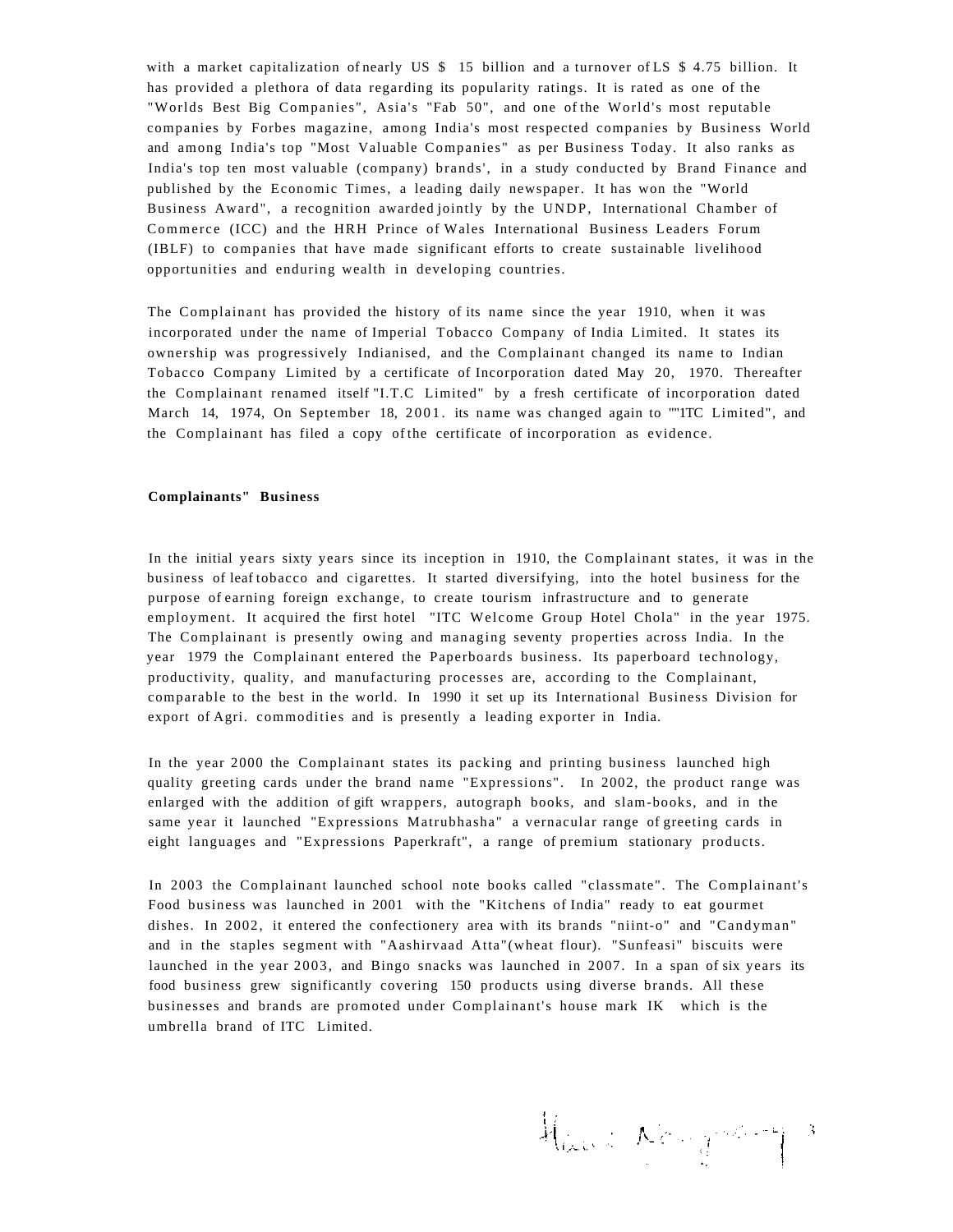The Complainant also entered Lifestyle retailing business in 2000 with its ""Wills Lifestyle" stores selling Wills Sport Range of casual apparel. Its chain of stores has expanded its range to include formal wear and a popular segment called the John Players brand in 2002 . It has also introduced "Wills Club Life" evening wear in 2003 and in 2005 it introduced "Essanza di Wills" an exclusive line of prestige fragrance products. In 2006 it partnered a premier fashion event, the Wills Lifestyle Indian Fashion Week, which it states is recognized by buyers and retailers as the single largest B-2-B platform for the fashion design industry. In a special celebration series it extended the event to consumers. In 2007, it introduced the "'Miss Players" brand for young women.

The Complainant states it employs over 21,000 people in over sixty locations in India and its vast business includes cigarettes, Hotels, Paperboards& Specialty Papers, Packaging, Agri business, Packaged Foods and confectionery, Information Technology. Branded Apparel, Greeting Cards, Safety matches and other FMCG products. The Complainant has filed copies of its Annual Reports for the years 2005, 2006, 2007 as evidence.

## **Complainants' Intellectual Property Rights**

Through extensive use and publicity of the ITC mark, the Complainant states, its mark has increased in popularity over the years. It has acquired the status of a WELL, KNOWN TRADE MARK under Section 2 (1) (zg) of the Trademark Act 1999. The mark qualities all tests for the "Well known status" under section 11 (6) of the Act which includes aspects like knowledge and recognition among relevant sections of the public, duration, extent and geographical area of use, promotion and publicity of the mark. It contends that the ITC mark can also be considered a famous mark under Article 6 *bis* of the Paris Convention.

The Complainant considers its mark a very valuable asset and has obtained several trade mark registrations for its mark and its variations in different jurisdictions. It has filed copies of its registration certificates as evidence. The Complainant has also provided the figures of the vast amounts it expends on promotional expenses for the period 2000 to-2007. For instance in the year 2006-2007 the Complainant's promotional expenses are to the tune of Rupees. 288.15 Crores.

The Complainant states that it assiduously protects its mark and has successfully obtained the domain name <itcthreadandneedle.com> in a dispute filed before the WIPO Arbitration and Mediation Center. Its ITC mark is an invented mark which is unique and distinctive. A mere mention of the ITC name establishes an identity in connection with the Complainant, and all rights to the name and the trademark belong to the Complainant. The use of the mark or name in any form by anyone not authorized would be an infringement of the Complainant's rights.

The Complainant states it has registered several domain names to conduct its important business over the Internet. It states that it has spent considerable resources in developing these websites. Some of the websites are:

# **WAvsv**[.itcpoital.com,](http://WAvsv.itcpoital.com) **WWW**[.itccorpoarte.com ,](http://WAVAv.itccorpoarte.com)[www.itcibd.com,](http://wwAV.itcibd.com) [www.itcsta.org,](http://www.itcsta.org) [www.itcbpl.com.](http://www.itcbpl.com) [www.itc.ppd.com,](http://www.itc.ppd.com) [www.itcinfotech.com.](http://www.itcinfotech.com)

The websites, according to the Complainant, are a comprehensive guide to its business **activities. The Complainant states it adopted the** [www.itcportal.com](http://wwAv.iteportal.com) **domain name as** a

 $\frac{1}{\sqrt{2\pi}}\int_{\mathbb{R}^{3}}\int_{\mathbb{R}^{3}}\int_{\mathbb{R}^{3}}\int_{\mathbb{R}^{3}}\int_{\mathbb{R}^{3}}\int_{\mathbb{R}^{3}}\int_{\mathbb{R}^{3}}\int_{\mathbb{R}^{3}}\int_{\mathbb{R}^{3}}\int_{\mathbb{R}^{3}}\int_{\mathbb{R}^{3}}\int_{\mathbb{R}^{3}}\int_{\mathbb{R}^{3}}\int_{\mathbb{R}^{3}}\int_{\mathbb{R}^{3}}\int_{\mathbb{R}^{3}}\int_{\mathbb{R}^{3}}\int_{\$ 

4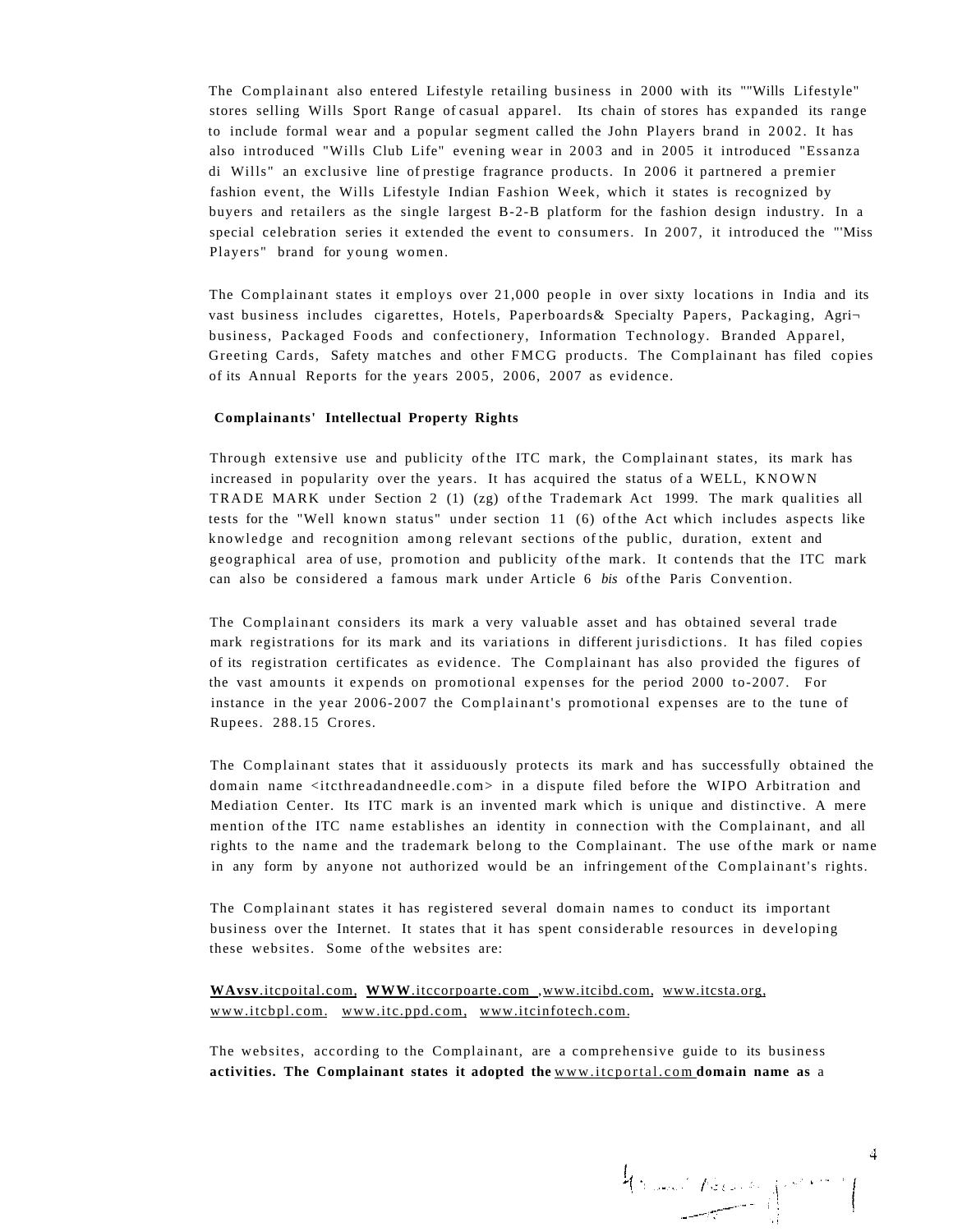natural extension of its corporate name. A print out of the Home page of the Complainant's website is tiled as evidence.

#### **Complainants' Legal Submissions**

The Complainant states it has recently come to know that the domain name  $\langle$ www.itcportal.in $\rangle$  is registered by one Mr. Vishal. The Complainant alleges that the domain name is a verbatim copy (except for the suffix ".in'') of the Complainant's domain name in the dot com gTLD. According to the Complainant this is evidence of the Respondent's *mala fide* intentions.

The legal grounds on which the present Complaint is filed are:

# A. TI IE DOMAIN NAME IS IDENTICAL OR CONFUSINGLY SIMILAR TO A TRADEMARK OR SERVICE MARK IN WHICH I III COMPLAINANT HAS RIGHTS.

A mere glance at the disputed domain name, according to the Complainant, gives rise to confusion as to origin of the domain name and shows the *mala fide* intention of the Respondent. The Complainant cites the W1PO cases *Reuters Ltd Vs. Global Net 2000 Inc.*  WIPO Case Mo. D2000-0441 . *Altavista Company* v. *Grandlotal Finances Ltd.* WIPO Case No. D2000-0848, *Playboy Enterprises v. Movie Name Company* WIPO Case No. D2001 - 1201. It was held in those cases that the mere omission of one letter in a trademark has no effect on determining confusing similarity. The present case, according to the Complainant is on a higher footing as it is a verbatim copy without changing even one letter and it therefore constitutes infringement of Complainant's marks and cyber-squatting.

The Complainant further contends that the ITC mark and name is distinctive, unique and is an invented mark. Its mere mention establishes an identity and connection with the Complainant. The Complainant states it owns all rights including statutory and common law rights in the name and the Complainant is therefore entitled to protection under the Indian Trademarks Act 1999. Use of the name either as a mark, name or domain name or in any other form constitutes violation of its rights.

it is well established in domain name cases, that the suffix to indicate the top level of the domain name can be disregarded for the purpose of determining confusing similarity to the trademark in which the Complainant has rights. The Complainant cites the WIPO cases *Magnum Piering Inc.v. The Mudjackers and Grawood S. Wilson* WIPO Case No 2000-1525 , and *Rollerblade Inc. v. Chris McCrady,* WIPO Case No. D2000-0429, in this regard.

#### B. THE RESPONDENT HAS NO RIGHTS OR LEGITIMATE INTERESTS

The Complainant alleges that Respondent is apparently in the business of holding domain names and selling them; whereas the Complainant is an established business doing business under the brand ITC since 1910. This according to the Complainant shows the Respondent lacks legitimate interests in the domain name and that it is merely being hoarded by the Respondent.

The Complainant argues that the Respondent has no proprietary or contractual rights in any registered or common law trademark, corresponding in whole or part, to the disputed domain

 $\left\|\int_{\mathbb{X}_{\infty}\times\mathbb{R}^{n}}\left|\int_{\mathbb{X}_{\infty}\times\mathbb{R}^{n}}\left|\int_{\mathbb{X}_{\infty}\times\mathbb{R}^{n}}\mathrm{d}x\right|^{2}dx\right\|^{2}dx\right\|^{2}$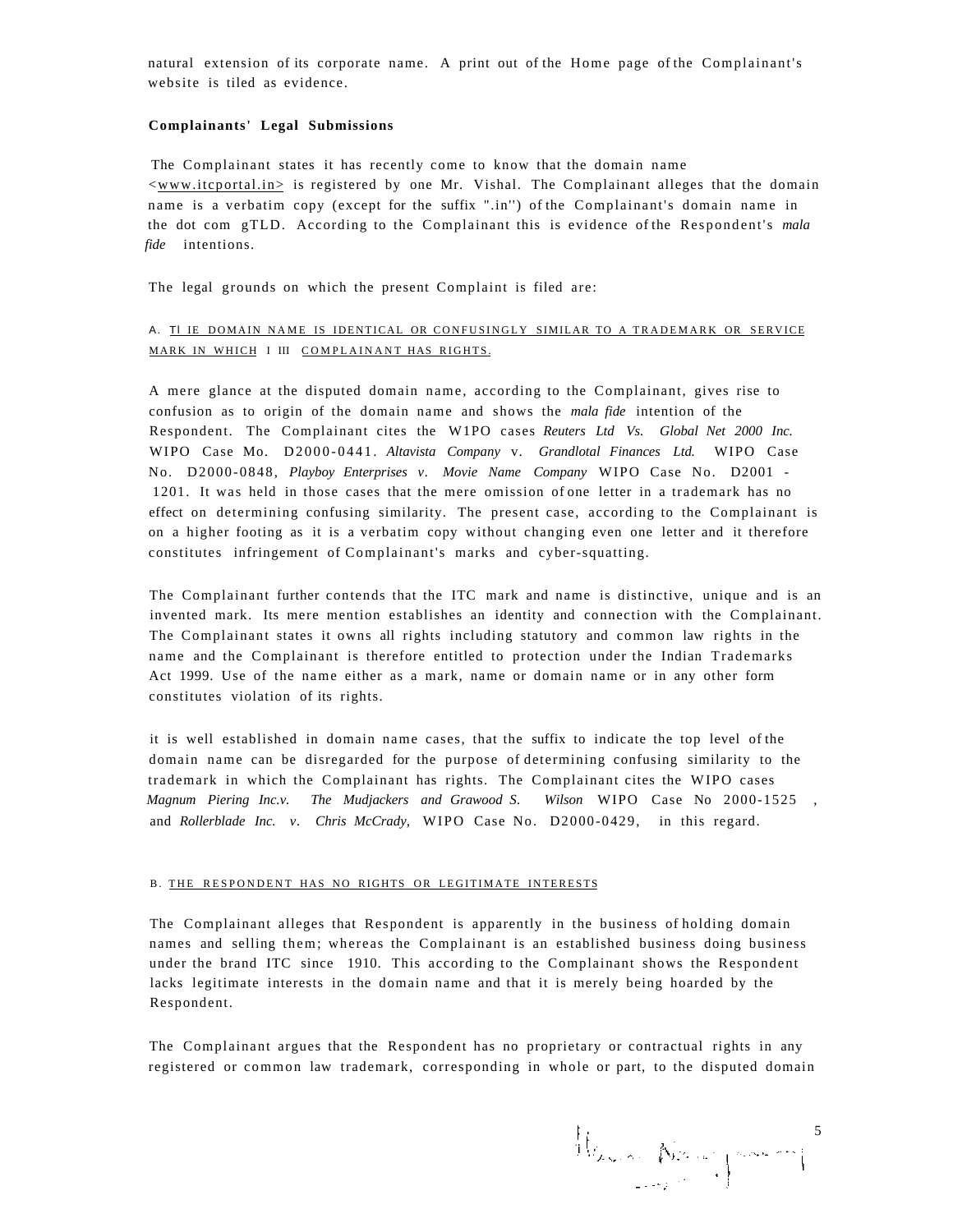name. The Complainant further states that the Respondent is not authorized or licensed by the Complainant to use its trademark or to use the domain name. The Respondent is not running any website linked to the domain name and it is the contention of the Complainant that the Respondent is not doing any business using the domain name. The Complainant concludes that it can be inferred that the Respondent has no *bona fide* interest nor uses the disputed domain name for any legitimate non commercial or fair use. Complainant relies on the following decisions that have held that merely hoarding domain names with the intention of selling it for financial gain is illegitimate: *Gerber Products Company v. LaPorte Holdings*  WIPO Case No. D2005-1277, *Aria Foods Amba* v. *Jucco Holdings* WIPO Case No. D2006- 0409 and *Bits & Pieces Inc. v. LaPorte Holdings,* WIPO Case No. D2006-0244.

The illegality of the registration of the disputed domain name, according to of the Complainant, arises from the fact that domain names today are a part and parcel of corporate identity. A domain name acts as the address of the company on the Internet and can be termed the web address or a web mark just like a trademark or service mark: it is also the internet address of the company. The act of registration of the domain name by the Respondent therefore constitutes passing off as it contains its entire corporate name.

## C. THE DOMAIN NAME WAS REGISTERED IN BAD FAITH AND IS BEING USED IN BAD FAITH.

The domain name has been registered in bad faith, according to the Complainant as it has been registered six years after the Complainant's domain name <itcportaI.com>. The Complainant ascribes the following bad faith motives which the Respondent may have in registering the domain name:

- (i) The domain name could be used by the Respondent to extract huge sums of money from the Complainant who has a legitimate business interest in the said domain name. This is evident as the Respondent is not running any website on the disputed domain name.
- (ii) The Respondent may be able to hold itself out as the Complainant and cause damage to some third party by entering into transactions or contracts with them under the garb of being associated with the Complainant. This can be extremely dangerous and prejudicial to public interest.
- (iii) The Respondent can transfer or sell the domain name to some competitor of the Complainant who can damage to the goodwill or reputation of the Complainant by inserting material prejudicial to the Complainant. This will lead to tarnishment of the Complainant's image if valuable property like the domain names falls into the hands of the competitors of the Complainant.

The Complainant requests in accordance with Rule 10 of the Policy for the transfer of the domain name and for costs.

#### **Respondent**

The Respondent did not file any response.

## **DISCUSSION AND FINDINGS**

 $\left\{ \begin{aligned} &\int_{\mathbb{R}^{2d}\times\mathbb{R}^{2d}\times\mathbb{R}^{2d}}\left|\int_{\mathbb{R}^{2d}\times\mathbb{R}^{2d}\times\mathbb{R}^{2d}}\left|\int_{\mathbb{R}^{2d}\times\mathbb{R}^{2d}\times\mathbb{R}^{2d}\right|\right|^{2d}\right\} &\leq\frac{1}{2d}\left\{ \begin{aligned} &\int_{\mathbb{R}^{2d}\times\mathbb{R}^{2d}\times\mathbb{R}^{2d}\times\mathbb{R}^{2d}\times\mathbb{R}^{2d}\times\mathbb{R}^{2d}\times$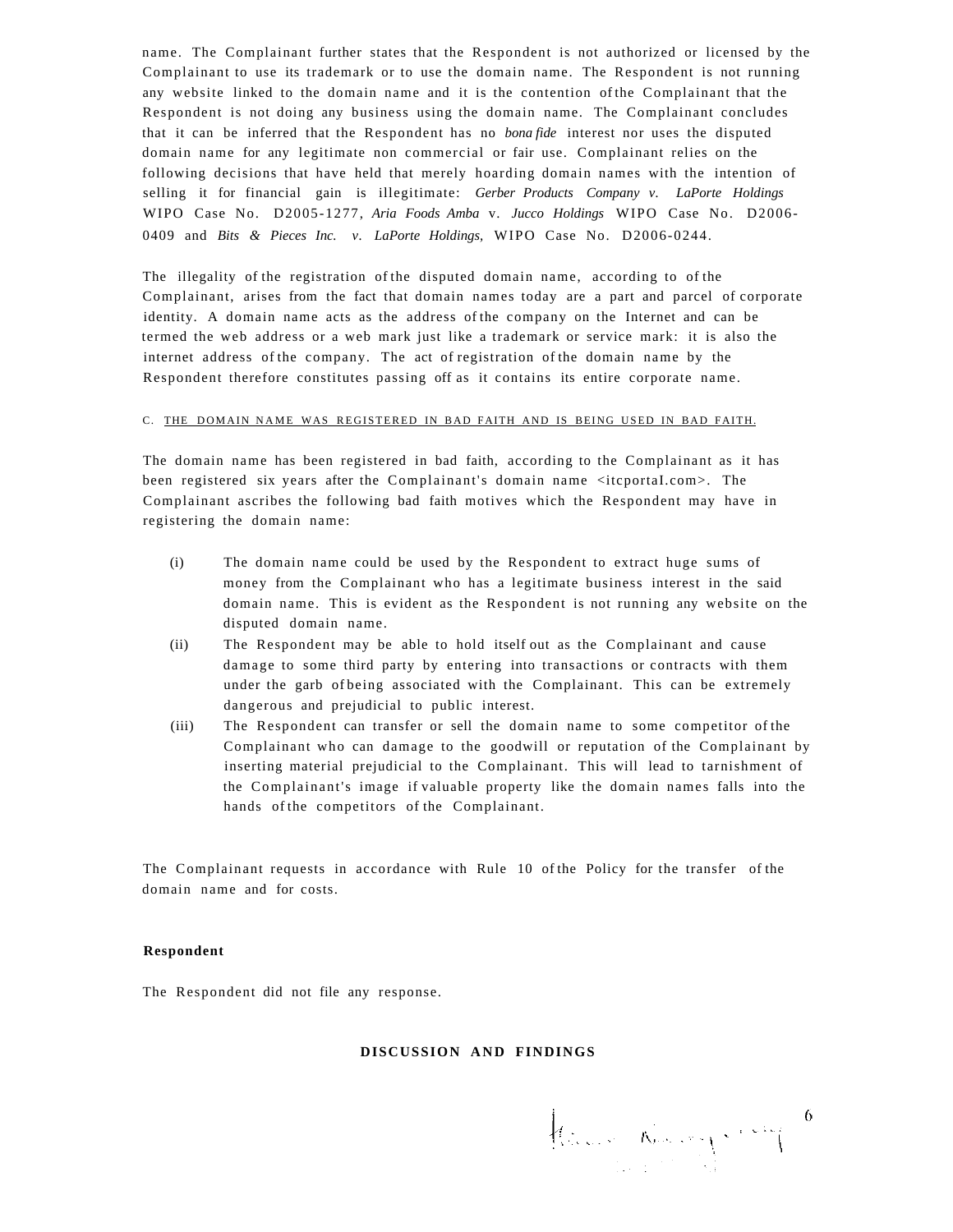Under the .IN Policy the Registrant of the domain name is required to submit to a mandatory Arbitration proceeding in the event that a Complaint is filed in the .IN Registry, in compliance with the .IN Policy and the INDRP Rules.

Under Paragraph 4 of the .IN Policy the Complainant has to establish the following three criteria:

- (i) The domain name is identical or confusingly similar to a name , trademark or service mark in which the Complainant has rights.
- (ii) The Registrant has no rights or legitimate interests in respect of the domain name
- (iii) The Registrant's domain name has been registered or is being used in bad faith.

The Arbitrator now proceeds to find whether the Complainant has discharged the burden of proof in respect of each of the three criterions referred to in Paragraph 4 of the Policy. In the absence of evidentiary hearings the Complainant has the burden of proving a prima facie case. The following are the findings, based on all the material on record.

#### **Identical or Confusing similarity**

The first criterion requires the Complainant to prove it has rights in the trademark, and that the domain name is identical or confusingly similar to this mark. Ample evidence has been provided by the Complainant of its longstanding and extensive use of its trademark ITC. It is established beyond reasonable doubt that the Complainant is the owner of the well known ITC trademark.

Clearly, the ITC mark has been used extensively in commerce for a sufficient length of time and the Complainant has also established in these proceedings that it has made enormous investments in terms of advertising and promoting is trademark in India. The Complainant has demonstrated that the ITC trademark is a highly distinctive one, and that it is used in several areas of business. The fame of the mark has been recognized in many previous domain name cases such as *ITC Limited* v. *Buy This Domain,* WIPO Case No. D 2002-0007 (March 12, 2002).

The Respondent has not filed a response. Given the strong distinctiveness of the Complainant's mark and its extensive use in commerc e it is not conceivable that any *bona fide* intention can be shown by the Respondent in choosing the disputed domain of name. When a domain name wholly incorporates a well known trademark, it is held to be sufficient similarly. See *Parfums Christain Dior* .v. *Javier Garcia Quintas and Christian [Diornet,](http://Dior.net)*  WIPO Case No. D2002-0226. In the present case not only is the trademark entirely incorporated in the domain name, the second level domain name is identical to the Complainant's domain name in the dot com domain. Where the Respondent registers a domain name that is identical to the Complainant's domain name used for its official website in another domain it is held to be confusingly similar, See *Societe Air France v. Richard,!..*  WIPO Case No. D2005- 0812.

In *Boehringer Ingelheim Pharma GmbH &Co.KG* v. *Philana Dhimkana,* W!PO Case No.2006 - 1594, it was held that, if a well known trademark was incorporated in its entirety, it is sufficient to establish that a domain name is identical or confusingly similar to the

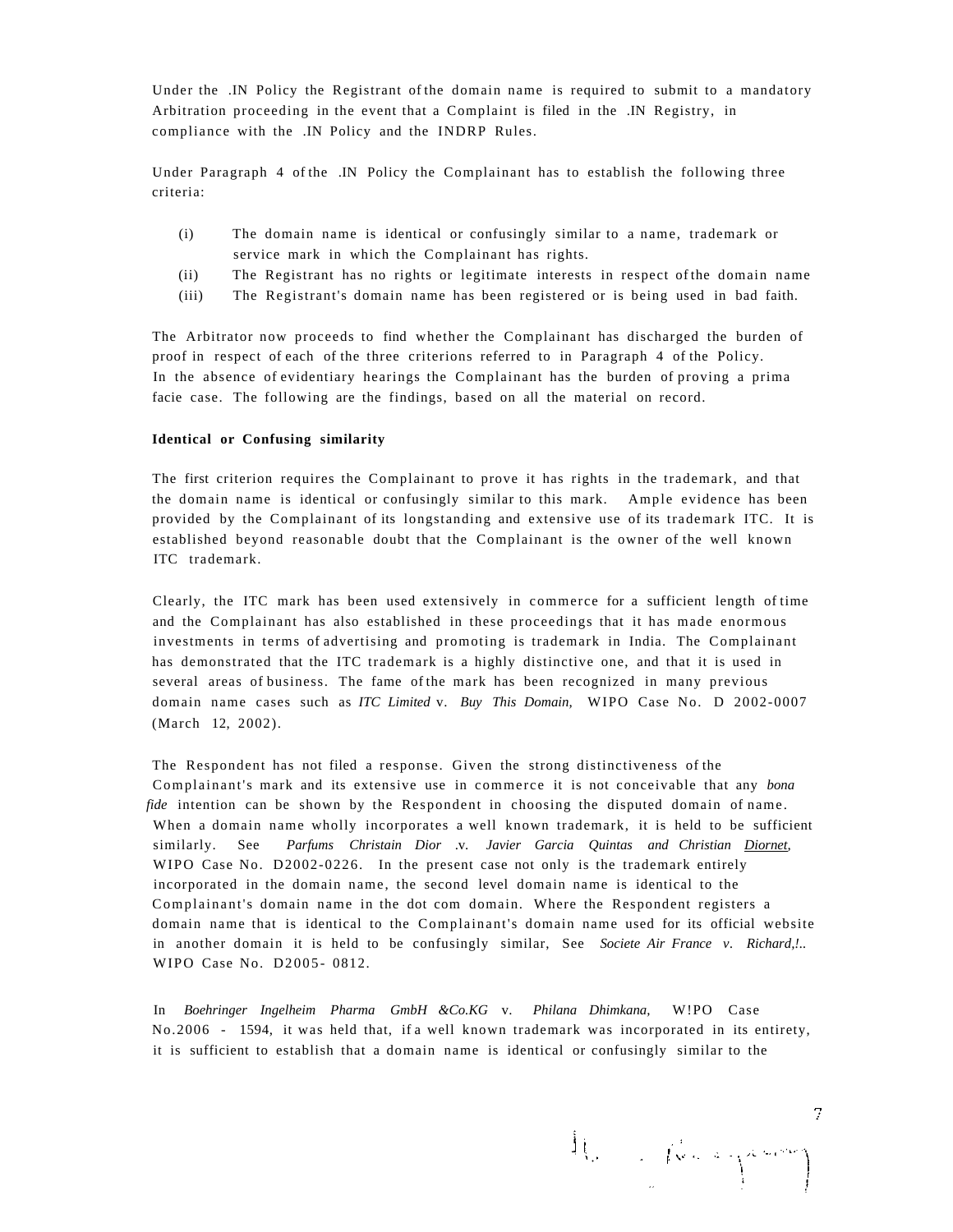Complainant's registered mark. Accordingly, the disputed domain name <itcportai.in>, is found to be confusingly similar to the Complainant's trade mark and is identical to the second level domain name in Complainant's domain name <itcporta!.com>. It is likely that the public and Internet users, in particular, may be confused to thinking that the disputed domain name is in some way associated with the Complainant. Clearly, by registering the domain name in this manner, the Respondent's domain name would create a likelihood of confusion with the Complainant's mark.

The Complainant has successfully established that the disputed domain name is identical to the trademark in which Complainant has rights and the Complainant has proved the first criterion under paragraph 4(i) of the .IN Policy.

#### **Rights or Legitimate Interests**

The Complainant has asserted that Respondent has no rights or legitimate interests to the disputed domain name for the reason that the mark ITC is well known and widely used by the Complainant. Use of another's trademark in the domain name does not confer rights or legitimate interests in favor of the owner of the domain name. See e.g *America Online Inc., v. Xianfeng Fit* WIPO Case No.D2000-1374.

The Complainant's rights in the ITC mark predate the Respondent's registration of the domain name by a considerable length of time. There is not a scintilla of evidence of Respondent's rights in the absence of a response from the Respondent. This coupled with the fact that the Complainant's mark is very well known and is widely recognized, renders it doubtful that the Respondent could put forth any arguments that may establish any rights or legitimate interest in the Respondent's favor, See *General Electric Company v. LaPorte Holdings Inc.,* WIPO Case No. D2005-0076.

Based on all of the evidence on the record, and as discussed above, it is found that the second criterion under paragraph 4(i) of the .IN Policy, namely, that the Respondent has no rights or legitimate interest in the domain name has been established by the Complainant.

#### **Bad Faith.**

The Complainant has to establish that the domain name was registered and used in bad faith. The .IN Policy lists the following non exhaustive circumstances that would indicate bad faith registration and use:

*"For the purposes of Paragraph 5(iii), the following circumstances, in particular hut without limitation, if found by the Arbitrator to be present, shall he evidence of the registration and use of a domain name in bad faith:* 

*(i) circumstances indicating that the Registrant has registered or acquired the domain name primarily for the purpose of selling, renting, or [otherwise. t](http://othei-wi.se)ransferring the domain name registration to the Complainant, who bears the name or is the owner of the trademark or service mark, or to a competitor of that Complainant, for valuable consideration in excess of the Registrant's documented out-of-pocket costs directly related to the domain name; or* 

 $\frac{\mu_{\text{max}}}{\sqrt{2\pi}}\int_{0}^{\infty}\frac{1}{\sqrt{2\pi}}\int_{0}^{\infty}\frac{1}{\sqrt{2\pi}}\int_{0}^{\infty}\frac{1}{\sqrt{2\pi}}\int_{0}^{\infty}\frac{1}{\sqrt{2\pi}}\frac{1}{\sqrt{2\pi}}\int_{0}^{\infty}\frac{1}{\sqrt{2\pi}}\frac{1}{\sqrt{2\pi}}\int_{0}^{\infty}\frac{1}{\sqrt{2\pi}}\frac{1}{\sqrt{2\pi}}\int_{0}^{\infty}\frac{1}{\sqrt{2\pi}}\frac{1}{\sqrt{2\pi}}\int_{0}^{\$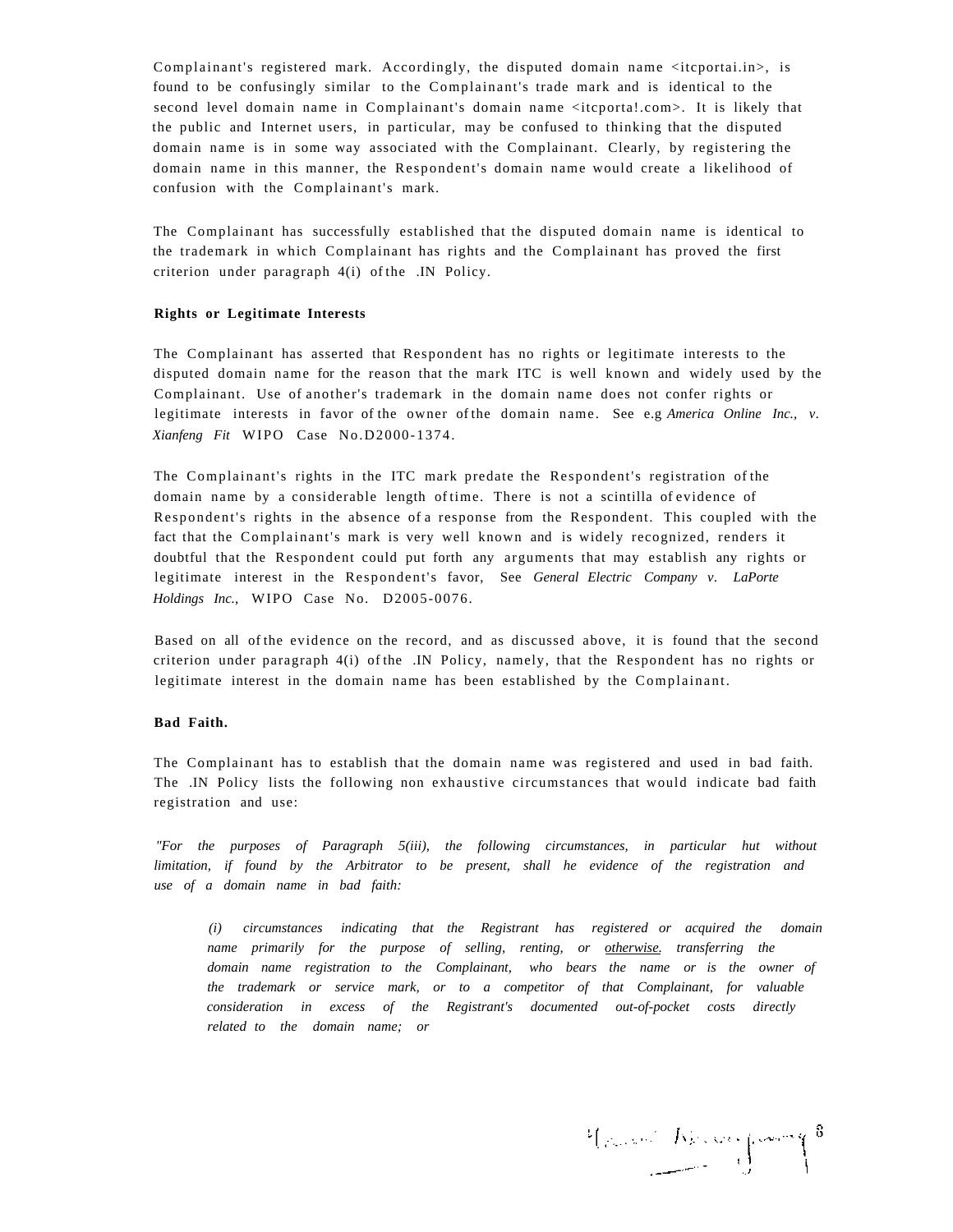*(ii) the Registrant has registered the domain name in order to prevent the owner of the trademark or service mark from reflecting the mark in a corresponding domain name, provided that the Registrant has engaged in a pattern of such conduct; or* 

*(Hi) by using the domain name, the Registrant has intentionally attempted to attract Internet users to the Registrant's website or other on-line location, by creating a likelihood of confusion with the Complainant's name or mark as to the source, sponsorship, affiliation, or endorsement of the Registrant's website or location or of a product or service on the Registrant's website or location."* 

The Complainant is undoubtedly a leading private sector company in India and it is reasonable to infer that the Respondent has registered the domain name knowing that it represents a well know trademark. Clearly, the trademark rights of the Complainant precede the Respondent's registration, in such circumstances the Respondent is presumed to have knowledge of the Complainant's mark. See *Sterling v. Sterling Jewelry and Domain Traffic*, WIPO Case No. D 2002-0772. It is fair to presume that the Respondent has registered the famous mark to capitalize on the Complainant's long history, its reputation, and its goodwill.

The evidence furnished by the Complainant also shows that there is no active use of the domain name. Non use and passive holding is also evidence of bad faith use. See *Bayer Aktiengesellshaft v. Henrik Monssen,* Wipo Case No.D2003-0275. Also see *Telstra Corporation Limited v. Nuclear Marshmallows* WIPO Case No. D 2000-0003.

The Complainant is apprehensive that there are several ways in which such domain names could be misused. In the present times, misleading customers online for the purposes of "pshing" or the practice of obtaining personal or financial information is rampant. The Complainant's customers may be misled to believe the domain name is endorsed by the Complainant and may divulge personal or other information. These and many other bad faith disruptive effects could be presumed by the use of such a domain name. The arbitrator recognizes that there are several ways in which the domain name could potentially be misused and the detrimental effects it could have on the Complainant's business.

The Respondent is obviously aware of the commercial value of the name, and has registered the domain name for possibly deriving revenue from it. Further by registering the domain name, the Respondent has prevented the owner of the trademark from using the mark in a corresponding domain name. These aspects indicate both bad faith registration and bad faith use of the domain name.

The Complainant has successfully established the third criterion under paragraph 4(i) of the .IN Policy, that the domain name was registered and used in bad faith.

Hanni Naraynamy